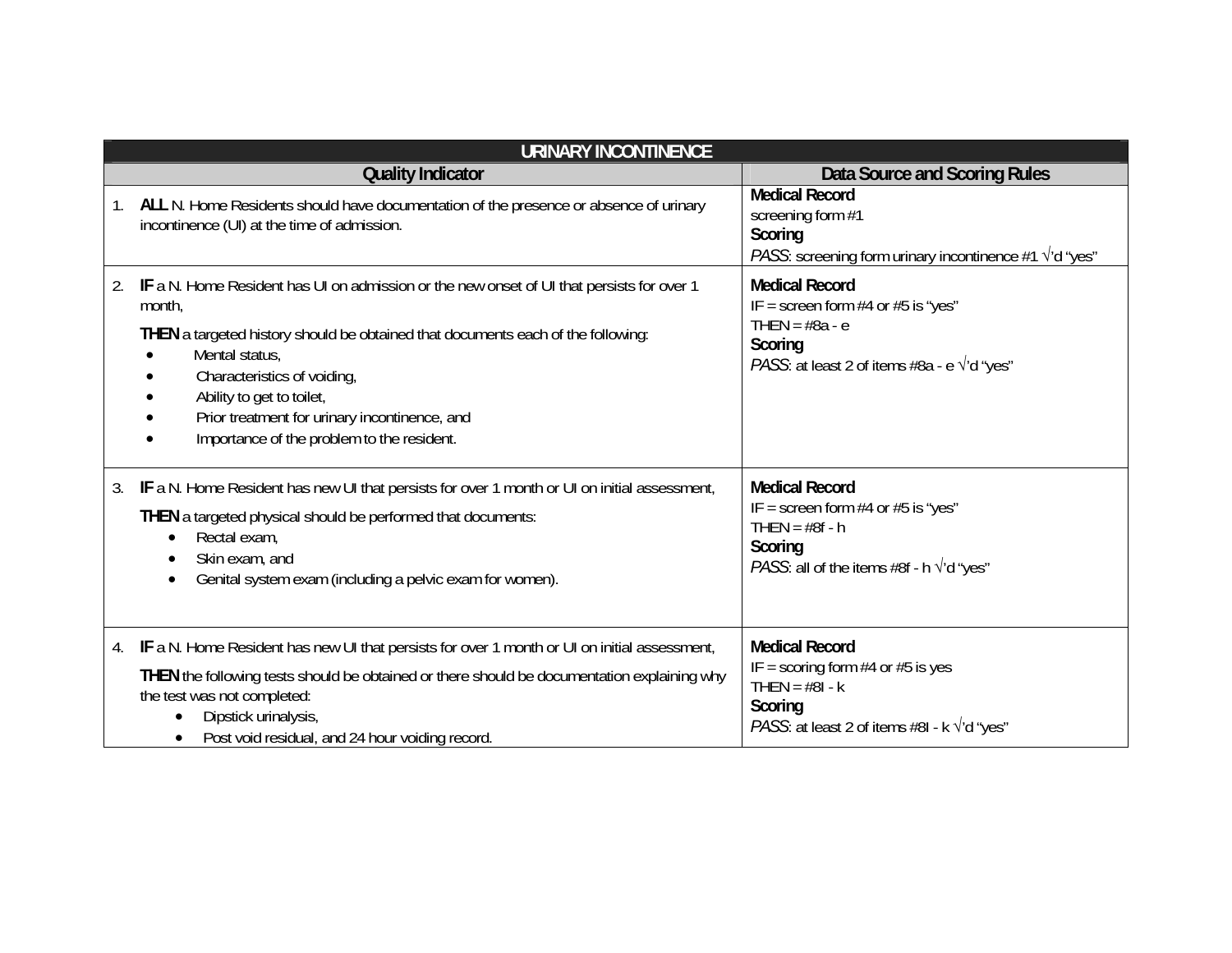| 5. | IF a N. Home Resident remains incontinent after transient causes are treated,<br>THEN the resident should be placed on a 3 to 5 day toileting assistance trial.                                                                                                                                                                                                                                               | <b>Medical Record</b><br>IF = scoring form $#4$ or $#5$ is "yes"<br>THEN = $#9$<br>Scoring<br><i>PASS:</i> urinary incontinence checklist #9 $\sqrt{d}$ "yes"                                                                                                                                                                                                                                                                                                                                                                                                                                                                                                   |
|----|---------------------------------------------------------------------------------------------------------------------------------------------------------------------------------------------------------------------------------------------------------------------------------------------------------------------------------------------------------------------------------------------------------------|-----------------------------------------------------------------------------------------------------------------------------------------------------------------------------------------------------------------------------------------------------------------------------------------------------------------------------------------------------------------------------------------------------------------------------------------------------------------------------------------------------------------------------------------------------------------------------------------------------------------------------------------------------------------|
| 6. | IF a N. Home Resident who is incapable of independent toileting is found on a toileting<br>assistance trial to be capable of appropriately using the toilet over 65% of the time,<br>THEN the resident should be placed on a toilet assistance program.                                                                                                                                                       | <b>Medical Record</b><br>IF = urinary incontinence checklist $#7$ and $#9$ are "yes"<br>THEN = $#10$<br>Scoring<br><i>PASS:</i> items #10 and #11 $\sqrt{d}$ "yes"<br><i>Not applicable</i> when #10 $\sqrt{d}$ "no"                                                                                                                                                                                                                                                                                                                                                                                                                                            |
| 7. | IF the MDS documents that a resident's self-performance of toileting is level 1 (supervision),<br>level 2 (limited assistance), level 3 (extensive assistance) or level 4 (total dependence),<br>THEN the resident should be offered assistance with toileting:<br>every 2 hours while awake or<br>a schedule based on formal need assessment (24 hour voiding record or pad test), or<br>whenever requested. | Medical Record + Interview<br>IF = $#7$ is "yes"<br>THEN = check $#11$ and ask preference questions<br><b>Interview Preference Questions</b><br>How many times would you like toileting assistance during<br>the day?<br>How many times do you receive toileting assistance during<br>the day?<br>Scoring A- Interview<br><i>PASS</i> : If the answer to question (the # of times during the<br>day staff helps resident use toilet) is greater than or equal<br>to the answer to question (the $#$ of times during the day the<br>resident would like to be helped to use the toilet)<br><b>Scoring B-Medical Record</b><br><i>PASS</i> : #11 $\sqrt{d}$ "yes" |